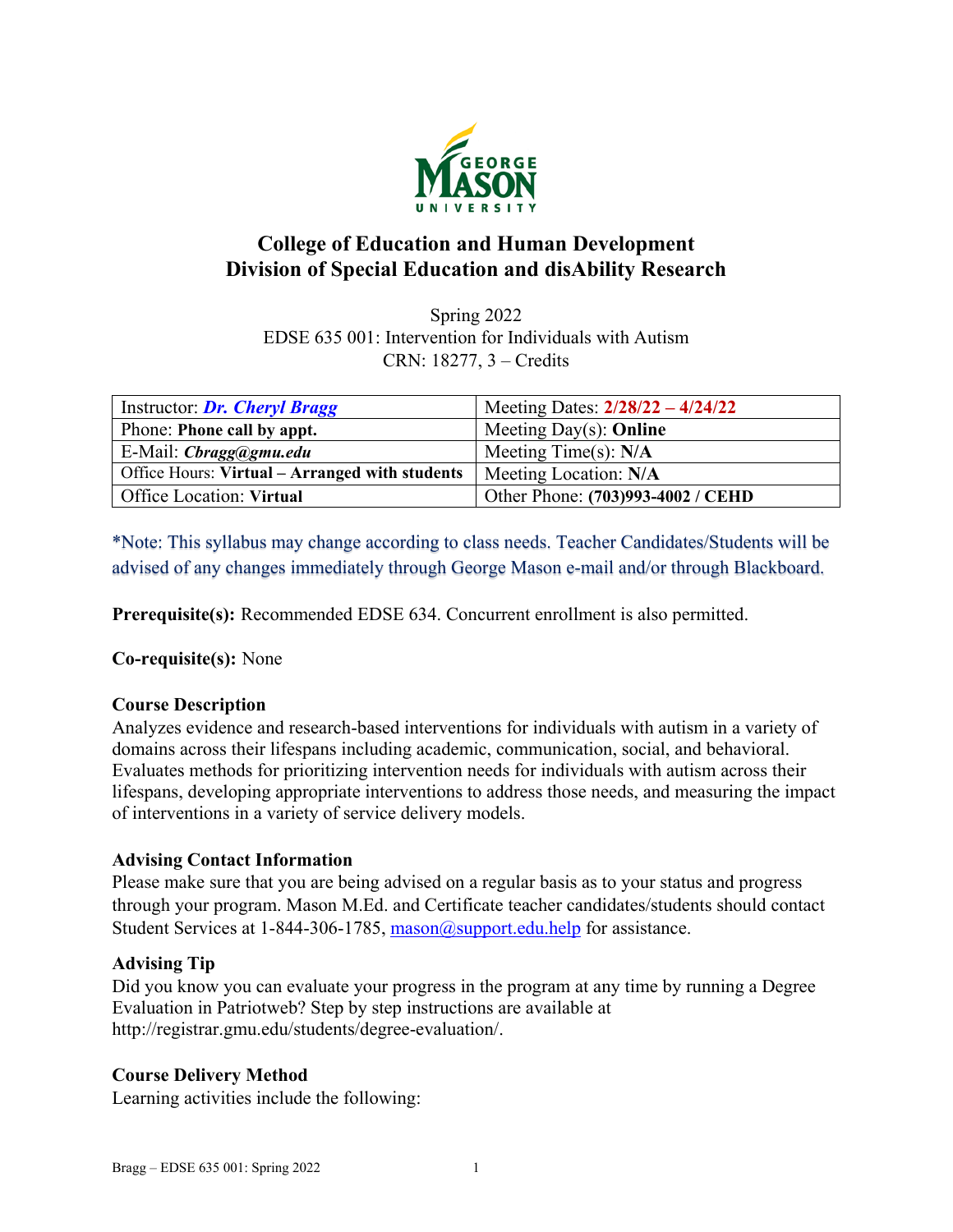- 1. Class lecture and discussion
- 2. Application activities
- 3. Small group activities and assignments
- 4. Video and other media supports
- 5. Research and presentation activities
- 6. Electronic supplements and activities via Blackboard

This course will be delivered online (76% or more) using asynchronous format via the Blackboard Learning Management system (LMS) housed in the MyMason portal. You will log in to the Blackboard (Bb) course site using your Mason email name (everything before @masonlive.gmu.edu) and Patriot Pass password. The course site will be available in accordance with the posted start date.

**Under no circumstances, may candidates/students participate in online class sessions (either by phone or Internet) while operating motor vehicles. Further, as expected in a faceto-face class meeting, such online participation requires undivided attention to course content and communication.**

# **Technical Requirements**

To participate in this course, students will need to satisfy the following technical requirements:

• High-speed Internet access with standard up-to-date browsers. To get a list of Blackboard's supported browsers see: [Browser support](https://help.blackboard.com/Learn/Student/Getting_Started/Browser_Support#supported-browsers) [\(https://help.blackboard.com/Learn/Student/Getting\\_Started/Browser\\_Support#suppo](https://help.blackboard.com/Learn/Student/Getting_Started/Browser_Support#supported-browsers) [rted-browsers\)](https://help.blackboard.com/Learn/Student/Getting_Started/Browser_Support#supported-browsers)

To get a list of supported operation systems on different devices see: [Tested devices](https://help.blackboard.com/Learn/Student/Getting_Started/Browser_Support#tested-devices-and-operating-systems)  [and operating systems](https://help.blackboard.com/Learn/Student/Getting_Started/Browser_Support#tested-devices-and-operating-systems) [\(https://help.blackboard.com/Learn/Student/Getting\\_Started/Browser\\_Support#tested](https://help.blackboard.com/Learn/Student/Getting_Started/Browser_Support#tested-devices-and-operating-systems) [-devices-and-operating-systems\)](https://help.blackboard.com/Learn/Student/Getting_Started/Browser_Support#tested-devices-and-operating-systems)

- Students must maintain consistent and reliable access to their GMU email and Blackboard, as these are the official methods of communication for this course.
- Students will need a headset microphone for use with the Blackboard Collaborate web conferencing tool for small group collaborate sessions.
- Students may be asked to create logins and passwords on supplemental websites and/or to download trial software to their computer or tablet as part of course requirements.
- The following software plug-ins for PCs and Macs, respectively, are available for free download:
	- o [Adobe Acrobat Reader](https://get.adobe.com/reader/) [\(https://get.adobe.com/reader/\)](https://get.adobe.com/reader/)
	- o [Windows Media Player](https://support.microsoft.com/en-us/help/14209/get-windows-media-player) [\(https://support.microsoft.com/en-us/help/14209/get](https://support.microsoft.com/en-us/help/14209/get-windows-media-player)[windows-media-player\)](https://support.microsoft.com/en-us/help/14209/get-windows-media-player)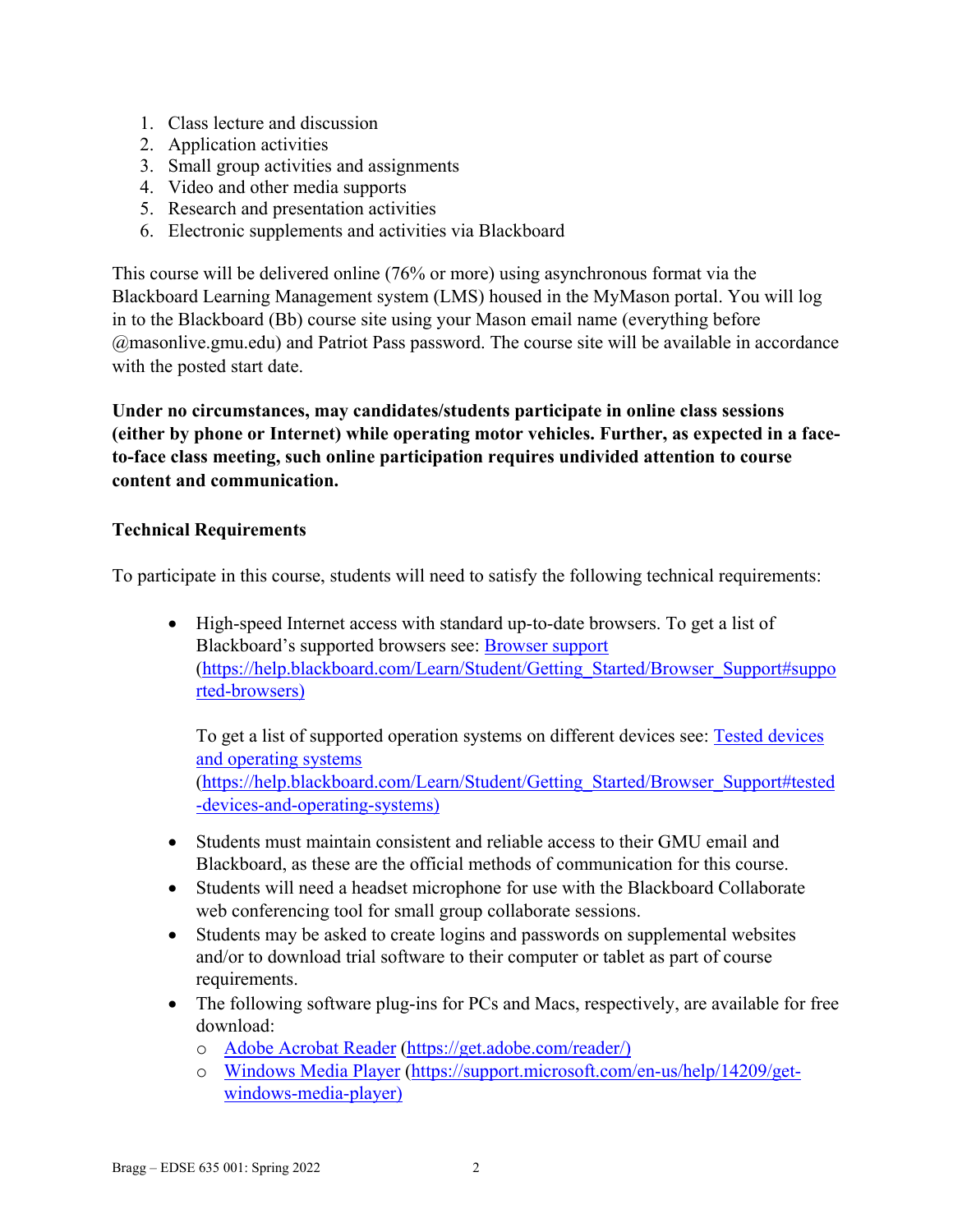- o [Apple Quick Time Player](http://www.apple.com/quicktime/download/) [\(www.apple.com/quicktime/download/\)](http://www.apple.com/quicktime/download/)
- Technical Support 24/7
	- o chat: [https://support.edu.help](https://support.edu.help/)
	- o call: 1-844-306-1785
	- o e-mail: [Mason@support.edu.help](mailto:Mason@support.edu.help)

# **Expectations**

• Course Week:

Because asynchronous courses do not have a "fixed" meeting day, our week will start on Tuesdays at 12:01 a.m.. ET., and finish on Mondays at 11:59 p.m. ET.

• Log-in Frequency:

Students must actively check the course Blackboard site and their GMU email for communications from the instructor, class discussions, and/or access to course materials at least 3 times per week.

• Participation:

Students are expected to actively engage in all course activities throughout the semester, which includes viewing all course materials, completing course activities and assignments, and participating in course discussions and group interactions.

• Technical Competence:

Students are expected to demonstrate competence in the use of all course technology. Students who are struggling with technical components of the course are expected to seek assistance from the instructor and/or College or University technical services.

• Technical Issues:

Students should anticipate some technical difficulties during the semester and should, therefore, budget their time accordingly. Late work will not be accepted based on individual technical issues.

• Workload:

Please be aware that this course is **not** self-paced. Students are expected to meet *specific deadlines* and *due dates* listed in the **Class Schedule** section of this syllabus. It is the student's responsibility to keep track of the weekly course schedule of topics, readings, activities and assignments due.

• Instructor Support:

Students may schedule a one-on-one meeting to discuss course requirements, content or other course-related issues. Those unable to come to a Mason campus can meet with the instructor via telephone or web conference. Students should email the instructor to schedule a one-on-one session, including their preferred meeting method and suggested dates/times.

• Netiquette:

The course environment is a collaborative space. Experience shows that even an innocent remark typed in the online environment can be misconstrued. Students must always reread their responses carefully before posting them, so as others do not consider them as personal offenses. *Be positive in your approach with others and diplomatic in selecting*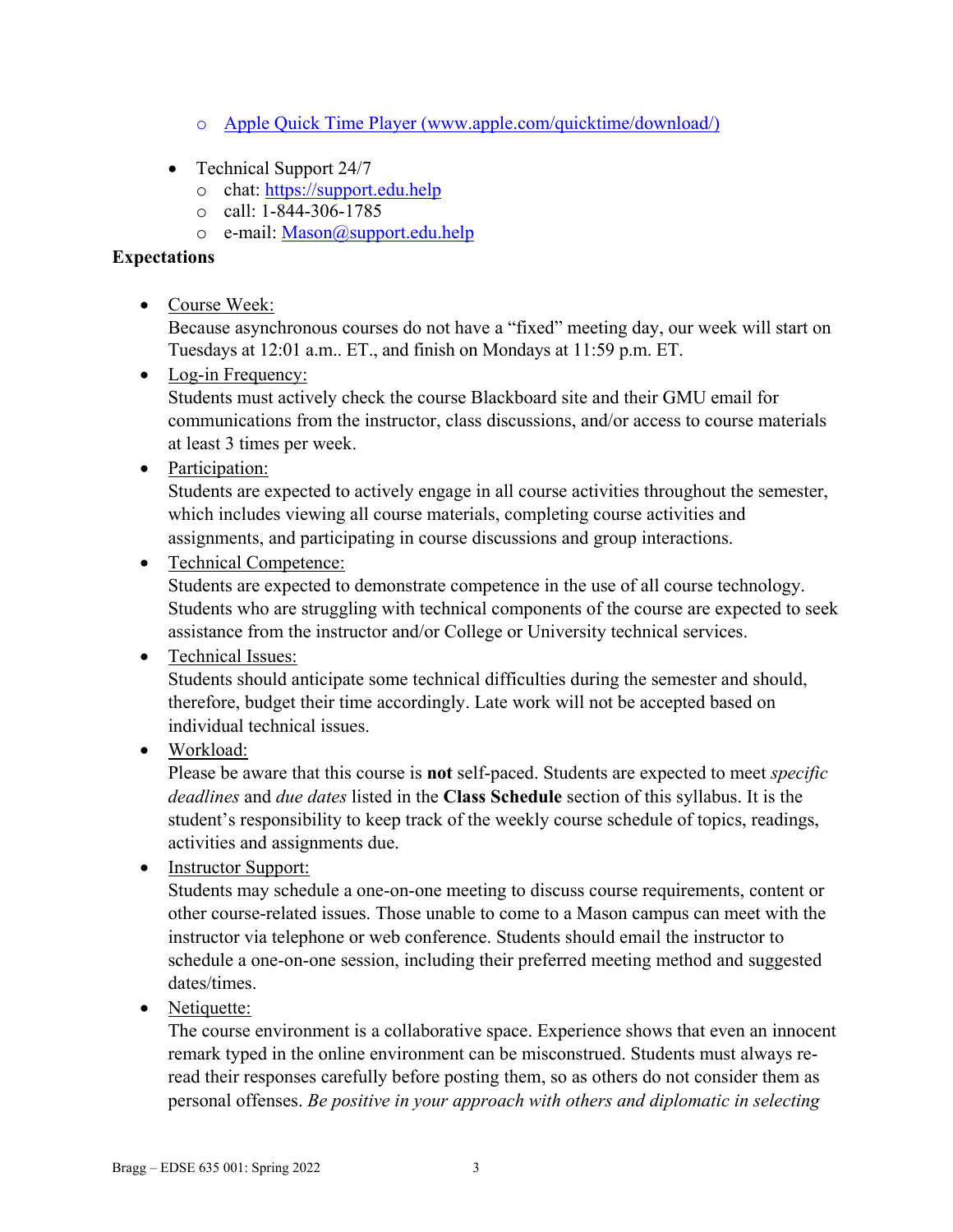*your words*. Remember that you are not competing with classmates, but sharing information and learning from others. All faculty are similarly expected to be respectful in all communications.

• Accommodations:

Online learners who require effective accommodations to insure accessibility must be registered with George Mason University Disability Services.

## **Learner Outcomes**

Upon completion of this course, teacher candidates/students will be able to:

1. Summarize evidence- and research-based interventions for individuals with autism spectrum disorder across their lifespans in a variety of domains (e.g., academic, social, communication).

2. Describe a plan for implementation of an evidence or research-based intervention to meet the needs of an individual with autism spectrum disorder.

3. Design a plan to monitor the impact of an evidence of research-based intervention to meet the needs of an individual with autism spectrum disorder.

4. Design resources to communicate the implementation steps of one evidence or research-based intervention to a family of an individual with autism spectrum disorder. 5. Examine a variety of intervention approaches that can be used with individuals with autism spectrum disorder, particularly related to matching the individual's characteristics.

### **Course Relationship to Program Goals and Professional Organizations**

This course is part of the George Mason University, School of Education (SOED), Special Education Program for the Teaching Students with Autism Graduate Certificate. This program complies with the skill competencies for professionals and paraprofessionals in Virginia supporting individuals with autism across the lifespan developed by the Virginia Autism Council. The competencies that will be addressed in this class are Standard 1: General Autism Knowledge, Standard 2, Environmental Structure and Visual Supports, Standard 3, Instructional Programming, Standard 4, Communication, Standard 5, Social Skills, Standard 6, Behavior, Standard 7, Sensory Motor and Development and Standard 8, Independence and Aptitude.

## **Required Textbooks**

Boucher, J. (2017). *Autism spectrum disorder: Characteristics, causes and practical issues*. Sage.

Hall, L. J. (2018). *Autism spectrum disorders: From theory to practice (3rd ed.)*. Pearson.

LaBarbera, R. (2019). *Educating students with autism spectrum disorders*: *Partnering with Families for Positive Outcomes.* Sage.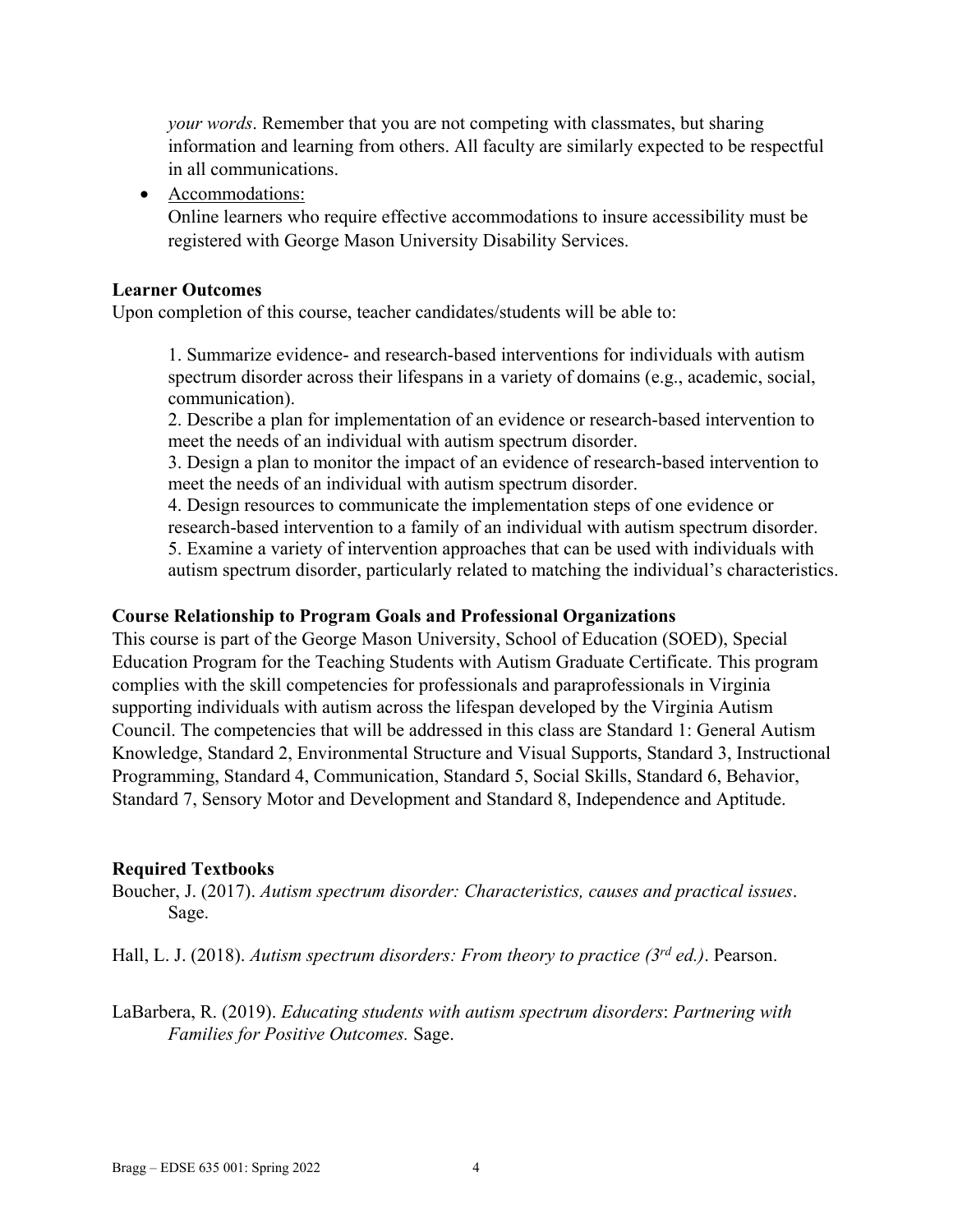### **Recommended Textbooks**

American Psychological Association*.* (2020). *Publication manual of the American Psychological Association* (7th ed.). <https://doi.org/10.1037/0000165-000>

### **Course Performance Evaluation**

Students are expected to submit all assignments on time in the manner outlined by the instructor (e.g., Blackboard, VIA, hard copy).

### **VIA Performance-Based Assessment Submission Requirement**

It is critical for the special education program to collect data on how our students are meeting accreditation standards. Every teacher candidate/student registered for an EDSE course with a required Performance-based Assessment (PBA) is required to upload the PBA to VIA (regardless of whether a course is an elective, a one-time course or part of an undergraduate minor). A PBA is a specific assignment, presentation, or project that best demonstrates one or more CEC, InTASC or other standard connected to the course. A PBA is evaluated in two ways. The first is for a grade, based on the instructor's grading rubric. The second is for program accreditation purposes. Your instructor will provide directions as to how to upload the PBA to VIA

For EDSE 635, the required PBA is the Intervention Assignment. Please check to verify your ability to upload items to VIA before the PBA due date.

### **Assignments and/or Examinations**

# **Performance-based Assessment (VIA submission required) Intervention Assignment (62 points)**

This assignment requires you to select one evidence-based practice (EBP) for individuals with autism spectrum disorder (ASD) and develop a visual resource that you could use to teach others who work with individuals with autism (i.e., teachers, assistants, therapists, or families) about the EBP.

- 1. Go to: [Evidence-Based Practices.](http://autismpdc.fpg.unc.edu/evidence-based-practices)
- 2. Review the list of EBPs and select **one** EBP that is *not* listed on the course syllabus schedule.

## **Part 1: Infographic** Due: Week 5 Subtotal: 26 points

- Your task is to design an infographic that you could use to teach others who work with individuals with autism (i.e., teachers, assistants, therapists, or families) about one evidence-based intervention that we have **not** studied this semester.
- Your infographic should be professional and visually appealing so that it can be used in your own work. Your infographic should present all of the required content in a creative and visually appealing manner. The goal is that you actually be able to use this infographic, so the expectation is that your end product is professional and creative.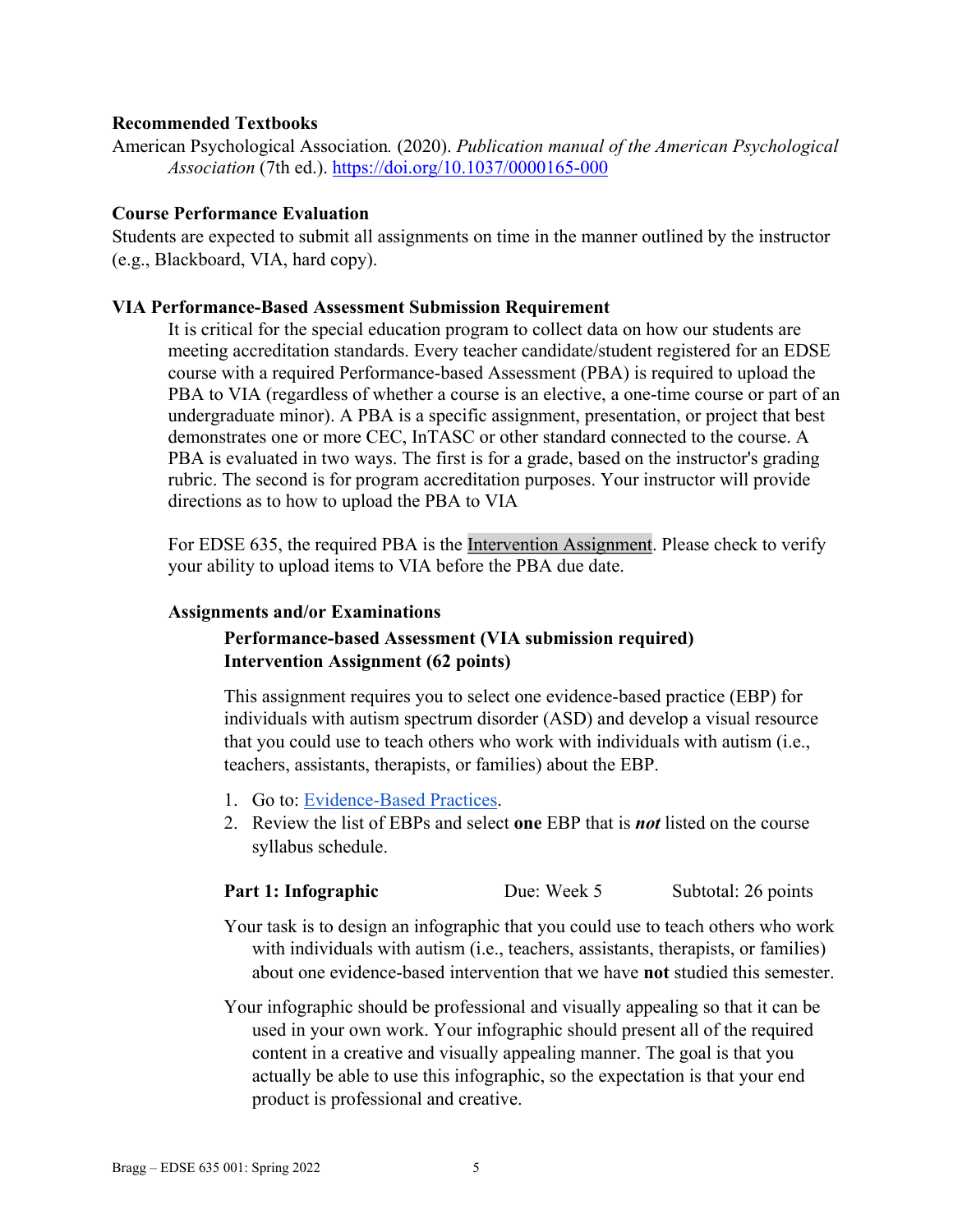Go to [Piktochart](https://piktochart.com/) and create a free account, then follow the instructions to create your infographic. You will share your completed infographic in a discussion board in Bb and be able to view your peers' final products as well.

Your infographic should include:

- 1. An explanation of the intervention (in your own words and with as little jargon as possible)
- 2. Description of the skills or behaviors that can be addressed with the intervention
- 3. Description of the steps in the intervention (explain the steps so that others could use it)
- 4. Description of materials (including visual supports) required to implement the intervention
- 5. Description of any modifications that you would make to the intervention to meet the specific needs of students with autism
- 6. Description of how the intervention (including visual supports) could be implemented during daily activities and routines at school, home or in the community (depending upon your audience)
- 7. A sample data collection table/chart *and* a brief description of how you would collect data to monitor student progress. How you would collect data to monitor student progress.
- 8. Any other considerations (social, behavioral, communicative, environmental and other needs) that may impact the effectiveness of the intervention
- 9. Information from the course content including lectures, videos and readings, as well as *a minimum of two recent (2005-present) peer reviewed journal articles* that focus on your selected intervention. You are looking for research that provides you with additional information about the selected intervention so that you can see what it looks like in context (school, home, or community).
	- a. You do not need to summarize the entire research article. Rather, you should think about use the research articles to add to what you have learned in the class so that you can apply it to your visual.
		- Make sure to paraphrase (put material in your own words) rather than using the exact wording from the article. Avoid the use of direct quotes.
		- *Remember to always provide an APA formatted citation within the text and a reference section at the end of your visual.*
- 10. Accurate APA formatted in-text citations for all research articles and textbook readings used.
- 11. Accurate APA formatted reference section at end of visual.

### **Part 2: Video Presentation** Due: Week 7 Subtotal: 24 points

*Read the instructions and then complete the assignment using the Kaltura tool. Click the Discussion link above to submit your video presentation.*

## **Instructions:**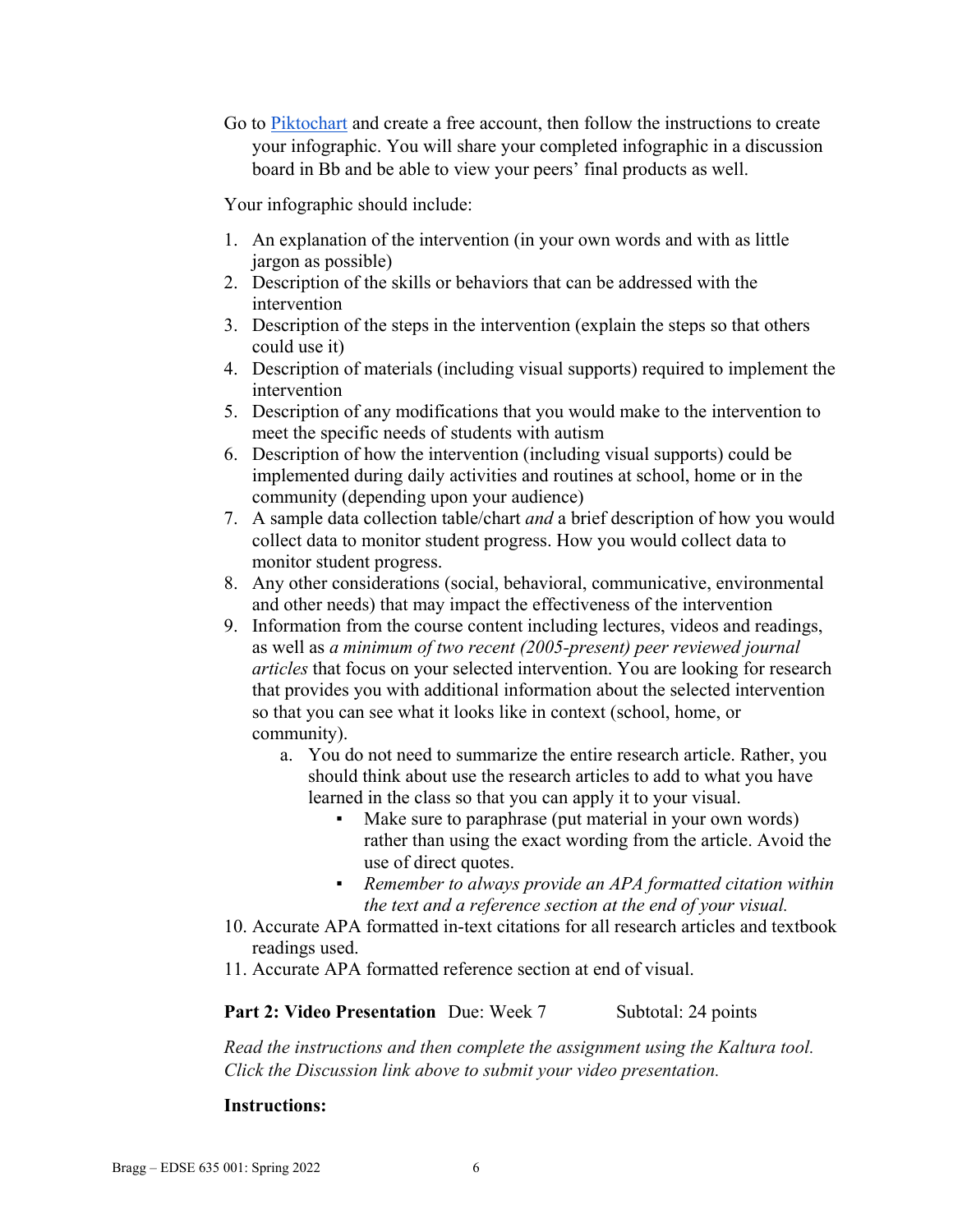Use the webcam feature in Kaltura, create a short (3-5 minutes) **video** in which you use your **infographic** to teach others who work with students with autism (i.e., teachers, assistants, therapists, or families) about your selected intervention. Follow the Kaltura [instructions.](http://coursessupport.gmu.edu/coursetools.cfm?categoryname=Kaltura)

#### **Guidelines:**

In your video, you need to **show** and **describe** the infographic that you created.

Your video should include:

1. A brief description of the selected intervention

2. A brief description of how you would use your infographic to teach others about your selected intervention

3. A clear view of your entire infographic (please make sure that it is visible and readable in your video)

**Part 3: Discussion** 1 – Review Due: Week 8 Subtotal: 12 points

Your task this week is to view one of your peers' Part 2 videos and provide feedback using the peer review sheet provided. You will post the completed peer review sheet to the Discussion board thread that your peer started to share their video (Just hit reply and you can attach your completed review sheet).

#### **College Wide Common Assessment (VIA submission required)**  $N/A$

# **Other Assignments Module Assignments**

All modules will open on Tuesdays at 12:01 a.m. ET and must be concluded with work submitted by Mondays at 11:59 p.m. ET. Please plan accordingly. Best practices will have you open the module on Tuesday mornings afternoons to review the content and check the assignments. Then, pace and participate accordingly for the rest of the week.

### **Course Policies and Expectations**

#### **Attendance/Participation**

All course work will be online in an Asynchronous format. There will be no faceto-face meetings.

#### **Late Work**

All assignments (e.g., quizzes, activities, assignments, projects) must be submitted via Blackboard *on* or *before* the due date. **In fairness to students who submit work on time, points will be deducted for late submissions (up to 10% per day). Assignments will not be accepted more than one week late unless prior arrangements with the instructor have been made.**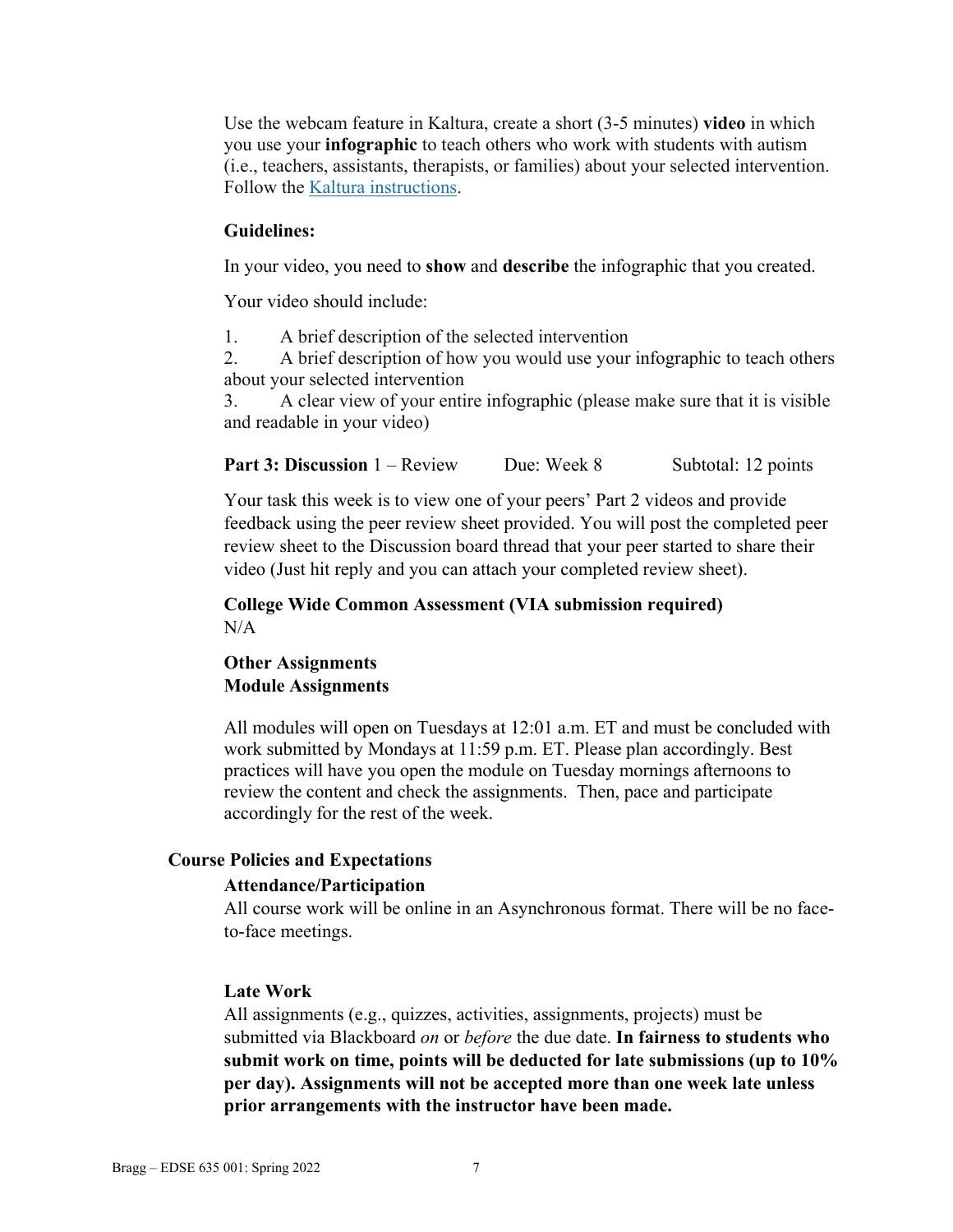# **Other Requirements**

### *Communication*.

The best way to contact me is through email. There is a Send Email icon on the left navigation bar in the course. My email (as well as the emails of your classmates) is located here. I will check email at least once a day on weekdays. I will respond to emails within 24 hours, if not sooner, on weekdays. On the weekends, I will check email on Sunday evening only.

# **Grading Scale (traditional rounding principles apply)**

 $93-100% = A$  $90-92\% = A$  $87-89\% = B+$  $83-86% = B$  $80-82% = B$  $70-79\% = C$  $< 69\% = F$ 

**\*Note:** The George Mason University Honor Code will be strictly enforced (see <https://oai.gmu.edu/> and [https://catalog.gmu.edu/policies/honor-code-system/\)](https://catalog.gmu.edu/policies/honor-code-system/). Students are responsible for reading and understanding the Code. "To promote a stronger sense of mutual responsibility, respect, trust, and fairness among all members of the George Mason University community and with the desire for greater academic and personal achievement, we, the student members of the university community, have set forth this honor code: Student members of the George Mason University community pledge not to cheat, plagiarize, steal, or lie in matters related to academic work." Work submitted must be your own new, original work for this course or with proper citations.

# **Professional Dispositions**

Students are expected to exhibit professional behaviors and dispositions at all times. See <https://cehd.gmu.edu/students/polices-procedures/> .

## **Class Schedule**

\*Note: Faculty reserves the right to alter the schedule as necessary, with notification to students.

| Module | <b>Topics and Readings</b>         | <b>Module Assignments</b>                                                       |  |
|--------|------------------------------------|---------------------------------------------------------------------------------|--|
|        | <b>Evidence-Based Practices</b>    | <b>Introductions Discussion Board</b>                                           |  |
|        | See Blackboard module for readings | <b>Evidence-Based Practices Quiz</b>                                            |  |
|        |                                    | <b>EBP Collaborative Group Assignment</b>                                       |  |
|        |                                    | Intervention Assignment Part 1 (Infographic):<br>Suggested Tasks (Due Module 5) |  |
| 2      | Early Intervention                 | Module 2 Discussion Board: What Early                                           |  |
|        |                                    | Intervention Strategies Worked and What                                         |  |
|        | See Blackboard module for readings | Didn't                                                                          |  |
|        |                                    | Parent Training Program Assignment                                              |  |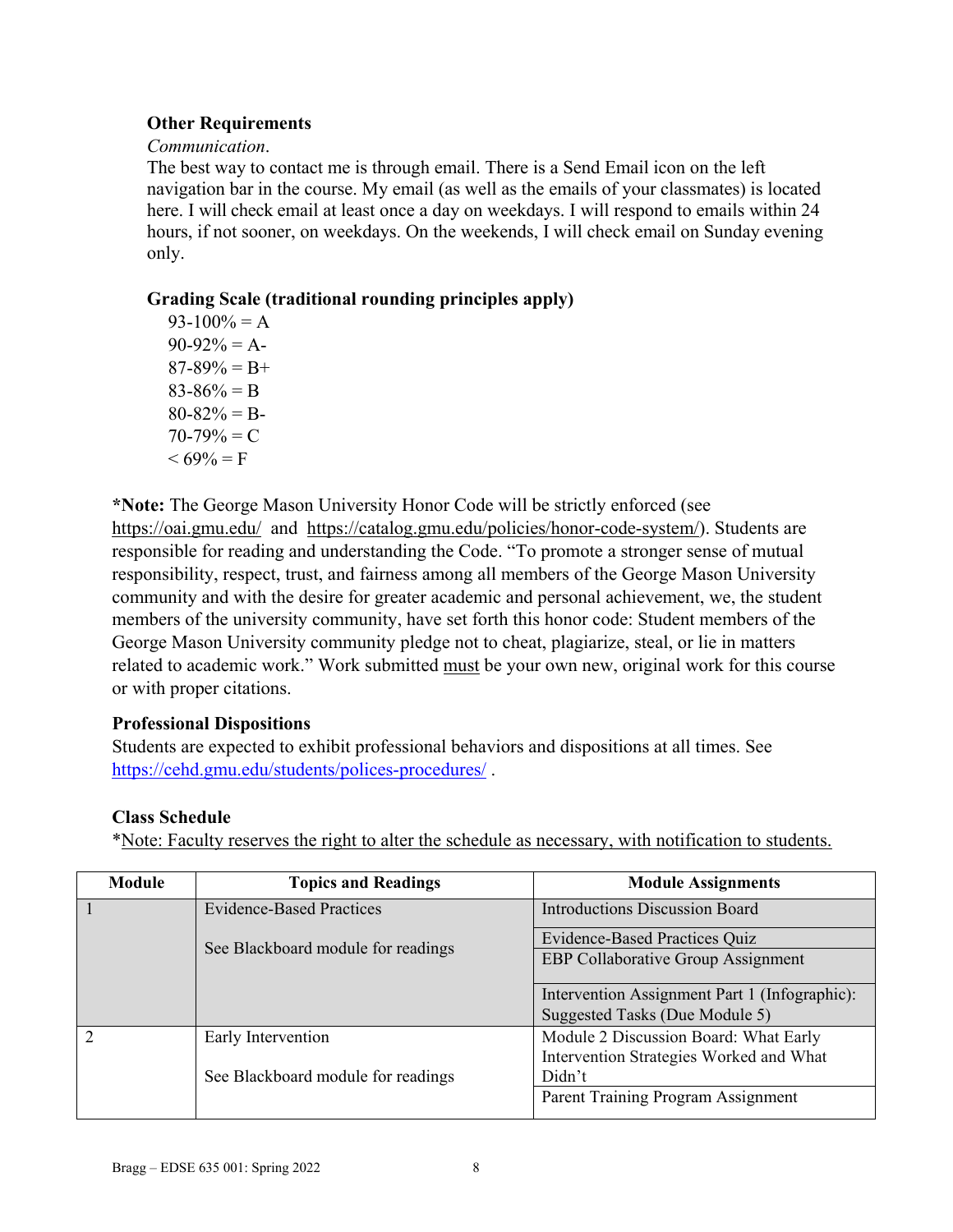| <b>Module</b>  | <b>Topics and Readings</b>                               | <b>Module Assignments</b>                                                          |
|----------------|----------------------------------------------------------|------------------------------------------------------------------------------------|
|                |                                                          | Early Intervention Case Study Assignment                                           |
|                |                                                          | Intervention Assignment Part 1 (Infographic):<br>Suggested Tasks (Due Module 5)    |
| 3              | <b>Academic Interventions</b><br>Discrete Trial Training | Module 3 Discussion Board: What DTT<br>Strategies Worked and What Didn't           |
|                | See Blackboard module for readings                       | Discrete Trial Teaching Quiz                                                       |
|                |                                                          | Discrete Trial Teaching Assignment                                                 |
|                |                                                          | Intervention Assignment Part 1 (Infographic):<br>Suggested Tasks (Due Module 5)    |
| $\overline{4}$ | <b>Behavioral Interventions</b><br>Self-Management       | Module 4 Discussion Board: What Behavioral<br>Interventions Worked and What Didn't |
|                |                                                          | AIM Module on Self-Management                                                      |
|                | See Blackboard module for readings                       | Self-Management Plan Assignment                                                    |
|                |                                                          | Intervention Assignment Part 1 (Infographic):                                      |
|                |                                                          | Suggested Tasks (Due Module 5)                                                     |
| 5              | Social Skills                                            | Module 5 Discussion Board: What Social                                             |
|                | <b>Social Narratives</b>                                 | Skills Interventions Worked and What Didn't                                        |
|                |                                                          | Social Narrative Assignment                                                        |
|                | See Blackboard module for readings                       | Submit Intervention Assignment Part 1                                              |
|                |                                                          | (Infographic)                                                                      |
|                |                                                          | Intervention Assignment Part 2 (Video):                                            |
|                |                                                          | Suggested Tasks (Due Module 7)                                                     |
| 6              | <b>Environments and Least Restrictive</b>                | Module 6 Discussion Board: What Visual                                             |
|                | Environment                                              | Supports Worked and What Didn't                                                    |
|                | <b>Visual Supports</b>                                   | <b>Build Your Visual Strategies Toolbox</b>                                        |
|                |                                                          | Assignment                                                                         |
|                | See Blackboard module for readings                       | <b>Environmental Design Assignment</b>                                             |
|                |                                                          | Intervention Assignment Part 2 (Video):                                            |
|                |                                                          | Suggested Tasks (Due Module 7)                                                     |
| $\overline{7}$ | Inclusion                                                | Module 7 Discussion Board: What Inclusive                                          |
|                | <b>Peer Mediated Support</b>                             | Strategies Worked and What Didn't                                                  |
|                | See Blackboard module for readings                       | Peer Mediated Support Plan Assignment                                              |
|                |                                                          | Submit Intervention Assignment Part 2                                              |
|                |                                                          | (Video)                                                                            |
| 8              | Independence<br>Video Modeling                           | Module 8 Discussion Board: What                                                    |
|                |                                                          | Independence Strategies Worked and What<br>Didn't                                  |
|                | See Blackboard module for readings                       | Video Modeling Quiz                                                                |
|                |                                                          | Complete Intervention Assignment Part 3                                            |
|                |                                                          | (Review 1 Peer's Video and Complete Peer                                           |
|                |                                                          | Review Sheet)                                                                      |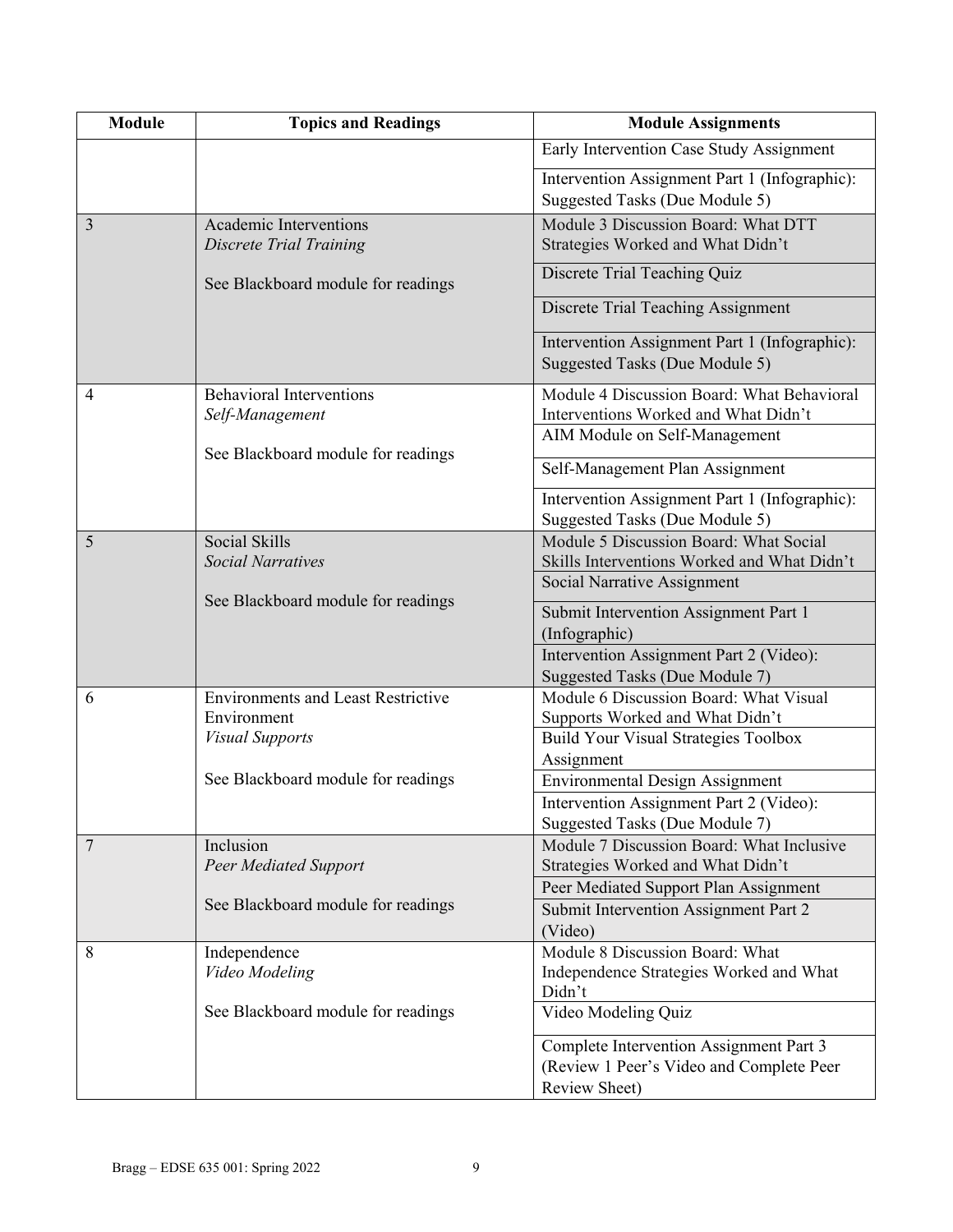| Module | <b>Topics and Readings</b> | <b>Module Assignments</b>             |  |
|--------|----------------------------|---------------------------------------|--|
|        |                            | Submit Intervention Assignment to VIA |  |

# **Core Values Commitment**

The College of Education and Human Development is committed to collaboration, ethical leadership, innovation, research-based practice, and social justice. Students are expected to adhere to these principles: <http://cehd.gmu.edu/values/>

# **GMU Policies and Resources for Students**

# **Policies**

- Students must adhere to the guidelines of the Mason Honor Code (see <https://catalog.gmu.edu/policies/honor-code-system/> ).
- Students must follow the university policy for Responsible Use of Computing (see [http://universitypolicy.gmu.edu/policies/responsible-use-of-computing/\)](http://universitypolicy.gmu.edu/policies/responsible-use-of-computing/).
- Students are responsible for the content of university communications sent to their Mason email account and are required to activate their account and check it regularly. All communication from the university, college, school, and program will be sent to students **solely** through their Mason email account.
- Students with disabilities who seek accommodations in a course must be registered with George Mason University Disability Services. Approved accommodations will begin at the time the written letter from Disability Services is received by the instructor (see [https://ds.gmu.edu/\)](https://ds.gmu.edu/).
- Students must silence all sound emitting devices during class unless otherwise authorized by the instructor.

## **Campus Resources**

- Support for submission of assignments to either VIA should be directed to <https://cehd.gmu.edu/aero/assessments/>
- Questions or concerns regarding use of [Blackboard](https://its.gmu.edu/knowledge-base/blackboard-instructional-technology-support-for-students/) should be directed to **Blackboard** [Instructional Technology Support for Students](https://its.gmu.edu/knowledge-base/blackboard-instructional-technology-support-for-students/) [\(https://its.gmu.edu/knowledge](https://its.gmu.edu/knowledge-base/blackboard-instructional-technology-support-for-students/)[base/blackboard-instructional-technology-support-for-students/\)](https://its.gmu.edu/knowledge-base/blackboard-instructional-technology-support-for-students/).

# **Notice of mandatory reporting of sexual assault, sexual harassment, interpersonal violence, and stalking:**

As a faculty member, I am designated as a "Non-Confidential Employee," and must report all disclosures of sexual assault, sexual harassment, interpersonal violence, and stalking to Mason's Title IX Coordinator per [University Policy 1202.](https://universitypolicy.gmu.edu/policies/sexual-harassment-policy/) If you wish to speak with someone confidentially, please contact one of Mason's confidential resources,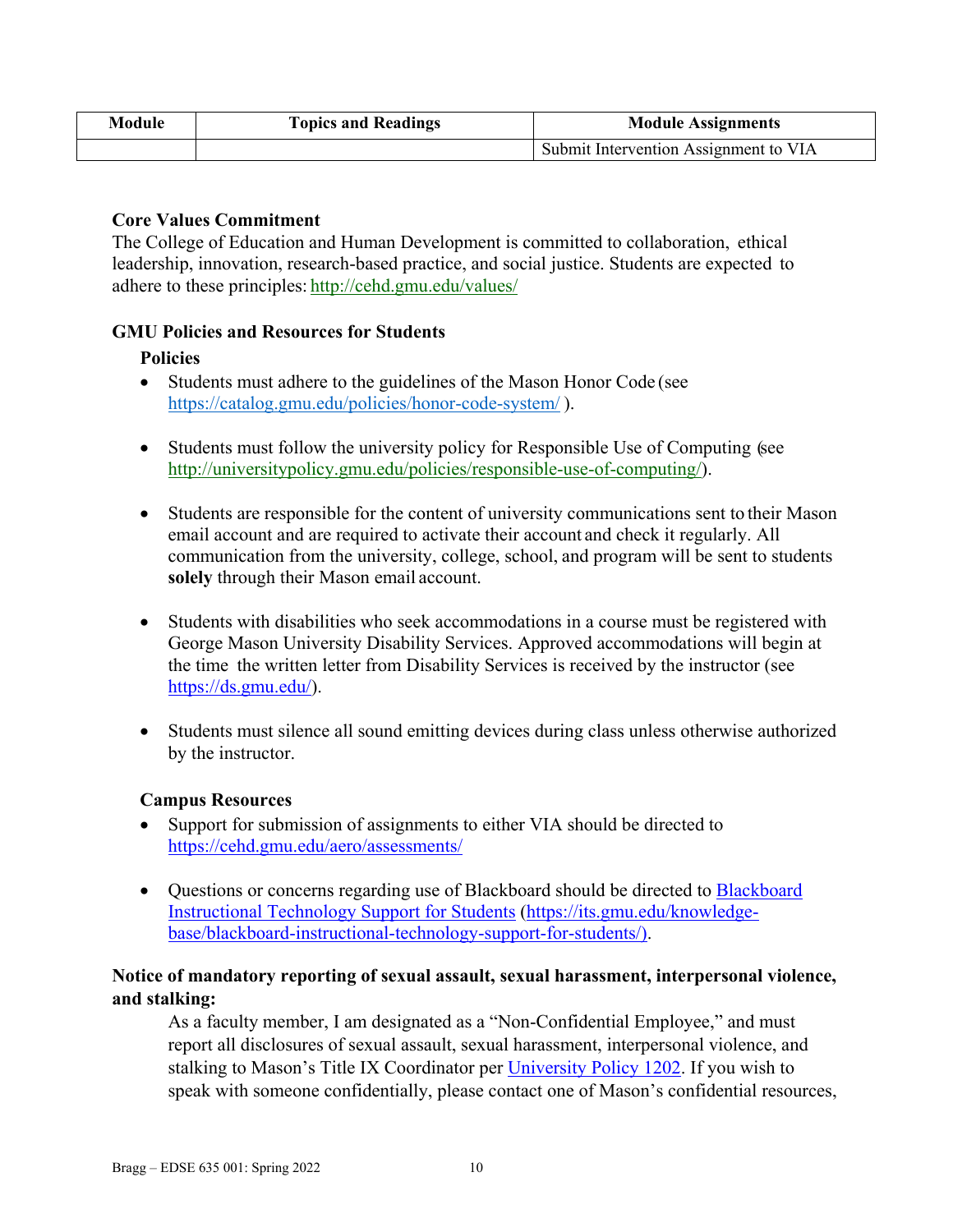such as the [Student Support and Advocacy Center \(SSAC\)](https://ssac.gmu.edu/) at 703-380-1434 or [Counseling and Psychological Services \(CAPS\)](https://caps.gmu.edu/) at 703-993-2380. You may also seek assistance or support measures from Mason's Title IX Coordinator by calling 703-993 8730, or emailing [titleix@gmu.edu.](mailto:titleix@gmu.edu)

- For information on student support resources on campus, see [https://ctfe.gmu.edu/teaching/student-support-resources-on-campus.](https://ctfe.gmu.edu/teaching/student-support-resources-on-campus)
- For additional information on the College of Education and Human Development, please visit our website [http://cehd.gmu.edu/.](https://cehd.gmu.edu/)

| <b>Assessment Rubric(s)</b>                                                                                                                                                                                                                                               |                                                                                                                                                                                                                                  |                                                                                                                                                                                                                  |                                                                                                                                                                                                                                            |
|---------------------------------------------------------------------------------------------------------------------------------------------------------------------------------------------------------------------------------------------------------------------------|----------------------------------------------------------------------------------------------------------------------------------------------------------------------------------------------------------------------------------|------------------------------------------------------------------------------------------------------------------------------------------------------------------------------------------------------------------|--------------------------------------------------------------------------------------------------------------------------------------------------------------------------------------------------------------------------------------------|
| Criteria                                                                                                                                                                                                                                                                  | <b>Does Not Meet</b><br><b>Expectations</b><br>(1)                                                                                                                                                                               | <b>Meets</b><br><b>Expectations</b><br>(2)                                                                                                                                                                       | <b>Exceeds</b><br><b>Expectations</b><br>(3)                                                                                                                                                                                               |
| Part 1: Visual:<br><b>Intervention Description</b><br><b>Skill Competency 3.2K:</b><br><b>Understands and implements</b><br>intervention strategies and<br>supports to address the<br>individual's goals.                                                                 | Candidate fails to<br>provide a clear, jargon-<br>free explanation of the<br>selected intervention.<br>Candidate fails to<br>clearly identify what<br>skills or behaviors can<br>be addressed with the<br>selected intervention. | Candidate provides a<br>clear, jargon-free<br>explanation of the<br>selected intervention.<br>Candidate clearly<br>identifies what skills or<br>behaviors can be<br>addressed with the<br>selected intervention. | Candidate provides a<br>clear, jargon-free<br>explanation of the<br>selected intervention<br>and indicates how this<br>intervention could meet<br>the academic and<br>adaptive needs of an<br>individual with autism<br>spectrum disorder. |
|                                                                                                                                                                                                                                                                           |                                                                                                                                                                                                                                  |                                                                                                                                                                                                                  | Candidate clearly<br>identifies what skills or<br>behaviors can be<br>addressed with the<br>selected intervention.                                                                                                                         |
| Part 1: Visual:<br><b>Intervention Summary</b>                                                                                                                                                                                                                            | Candidate fails to<br>provide a summary of<br>the steps in the selected                                                                                                                                                          | Candidate provides a<br>summary of the steps in<br>the selected intervention                                                                                                                                     | Candidate provides a<br>summary of the steps in<br>the selected intervention                                                                                                                                                               |
| <b>Skill Competency 3.2.14S:</b><br>Teaches paraprofessionals,<br>professionals, and families to<br>implement appropriate<br>components of the<br>intervention program.<br><b>Skill Competency 2.2.6S</b><br>Teaches paraprofessionals,<br>professionals, and families to | intervention (including<br>visual supports) that is<br>clear enough that<br>parents or other related<br>service personnel could<br>implement the<br>intervention by<br>following the steps.                                      | (including visual<br>supports) that is clear<br>enough that parents or<br>other related service<br>personnel could<br>implement the<br>intervention by<br>following the steps.                                   | (including visual<br>supports) that is clear<br>enough that parents or<br>other related service<br>personnel could<br>implement the<br>intervention by<br>following the steps.<br>Summary includes<br>evidence of planning                 |

# **Appendix**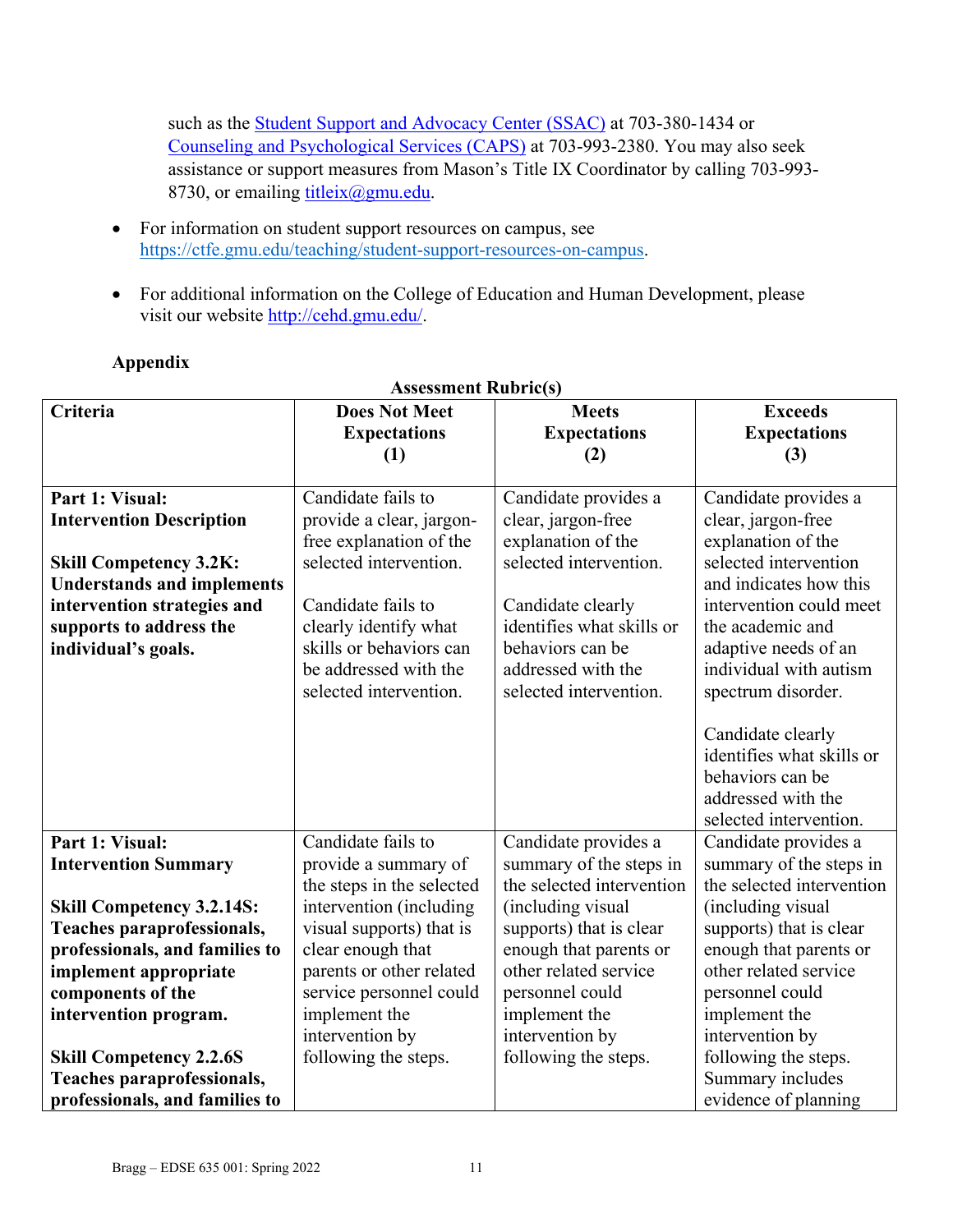| implement visual supports<br>and strategies.                                                                                                                                                                                                                                                                                                                                                                                                          |                                                                                                                                                                                                                                                                                                                                                             |                                                                                                                                                                                                                                                                                                                                                   | and communication<br>with family and other<br>professionals on<br>strategies needed to<br>access home,<br>educational, work, and<br>community<br>environments.                                                                                                                                                                                                                                                                                                                                                                                                |
|-------------------------------------------------------------------------------------------------------------------------------------------------------------------------------------------------------------------------------------------------------------------------------------------------------------------------------------------------------------------------------------------------------------------------------------------------------|-------------------------------------------------------------------------------------------------------------------------------------------------------------------------------------------------------------------------------------------------------------------------------------------------------------------------------------------------------------|---------------------------------------------------------------------------------------------------------------------------------------------------------------------------------------------------------------------------------------------------------------------------------------------------------------------------------------------------|---------------------------------------------------------------------------------------------------------------------------------------------------------------------------------------------------------------------------------------------------------------------------------------------------------------------------------------------------------------------------------------------------------------------------------------------------------------------------------------------------------------------------------------------------------------|
| Part 1: Visual:<br><b>Intervention Plan Part A</b><br><b>Skill Competency 3.2K:</b><br><b>Understands and implements</b><br>intervention strategies and<br>supports to address the<br>individual's goals.<br><b>Skill Competency 2.2.2S</b><br>Implements a variety of<br>visual supports and<br>strategies to communicate<br>information and expectations<br>and increase independence<br>(ex: break cards, rule cards,<br>narratives, and scripts). | Candidate fails to<br>clearly describe (a) all<br>required materials<br>(including visual<br>supports) for the<br>selected intervention or<br>(b) all modifications<br>needed to ensure that<br>the intervention meets<br>the specific needs of<br>students with autism<br>spectrum disorder<br>including sensory,<br>communication, and<br>behavior needs. | Candidate clearly<br>describes: (a) all<br>required materials<br>(including visual<br>supports) for the<br>selected intervention,<br>(b) all modifications<br>needed to ensure that<br>the intervention meets<br>the specific needs of<br>students with autism<br>spectrum disorder<br>including sensory,<br>communication and<br>behavior needs. | Candidate clearly<br>describes: (a) all<br>required materials<br>(including visual<br>supports) for the<br>selected intervention,<br>(b) all modifications<br>needed to ensure that<br>the intervention meets<br>the specific needs of<br>students with autism<br>spectrum disorder<br>including sensory,<br>communication and<br>behavior needs and<br>addresses core deficit<br>areas related to autism<br>spectrum disorder (ex:<br>social skills<br>communication,<br>attention, imitation,<br>play/leisure, sensory-<br>motor, and self-<br>regulation). |
| Part 1: Visual:<br><b>Intervention Plan Part B</b><br><b>Skill Competency 3.2.12S:</b><br>Plans, communicates, and<br>instructs family and<br>professionals on strategies<br>needed to access home,<br>educational, work, and<br>community environments.                                                                                                                                                                                              | Candidate fails to<br>clearly describe how the<br>intervention (including<br>visual supports) can be<br>implemented during<br>daily activities and<br>routines at school, home<br>or in the community.                                                                                                                                                      | Candidate clearly<br>describes how the<br>intervention (including<br>visual supports) can be<br>implemented during<br>daily activities and<br>routines at school, home<br>or in the community.                                                                                                                                                    | Candidate clearly<br>describes how the<br>intervention (including<br>visual supports) can be<br>implemented during<br>daily activities and<br>routines at school, home<br>or in the community and<br>how the plan can be<br>modified to be used<br>with a full range of                                                                                                                                                                                                                                                                                       |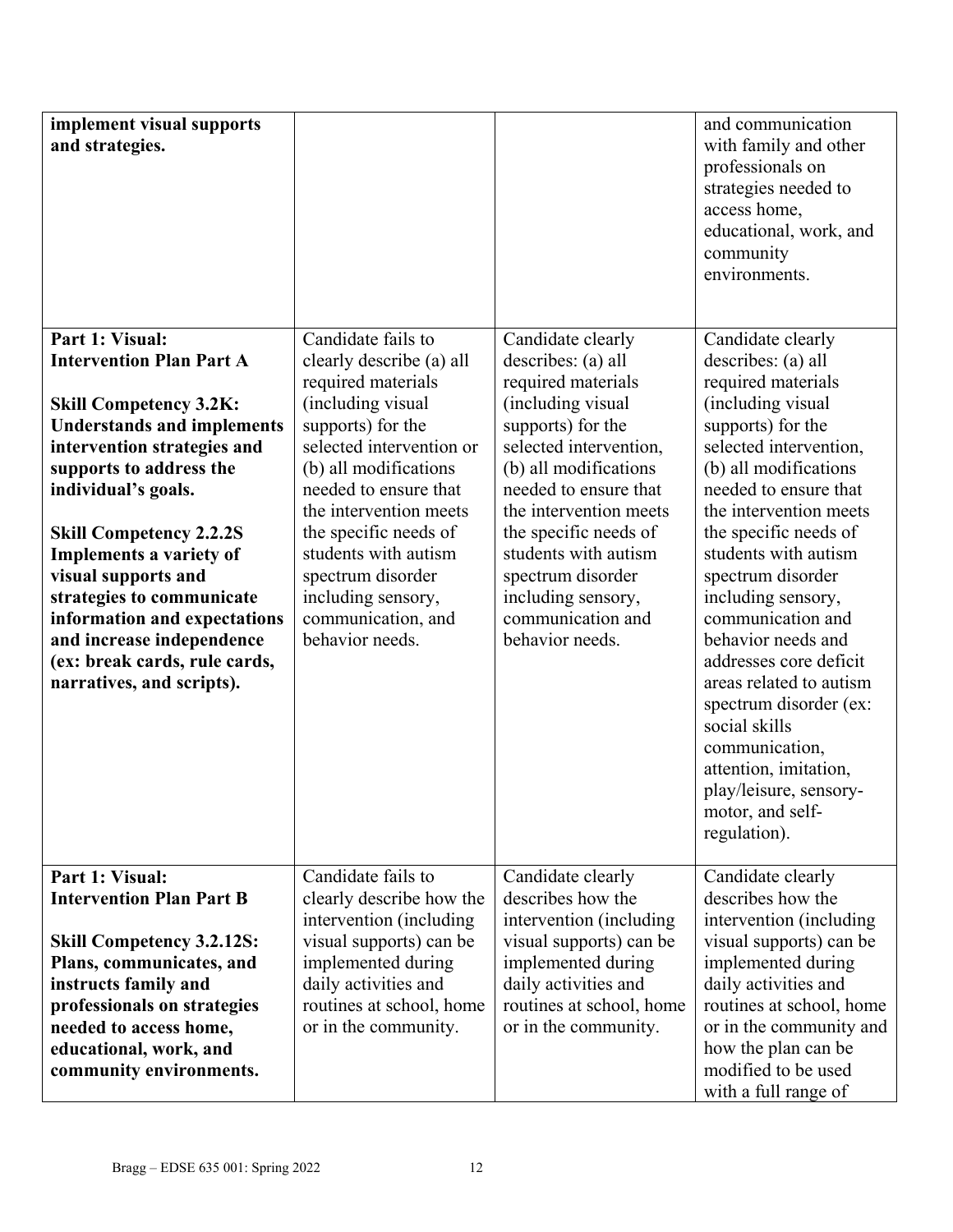| <b>Skill Competency 2.2.6S</b><br>Teaches paraprofessionals,<br>professionals, and families to<br>implement visual supports<br>and strategies.                                                                                                                                                        |                                                                                                                                            |                                                                                                                                    | formats (ex: one-to-one,<br>small group,<br>school/community<br>interactions, and peer-<br>mediated interactions).                                                                                                                                                                      |
|-------------------------------------------------------------------------------------------------------------------------------------------------------------------------------------------------------------------------------------------------------------------------------------------------------|--------------------------------------------------------------------------------------------------------------------------------------------|------------------------------------------------------------------------------------------------------------------------------------|-----------------------------------------------------------------------------------------------------------------------------------------------------------------------------------------------------------------------------------------------------------------------------------------|
| Part 1: Visual:<br><b>Intervention Plan Part C</b><br><b>Skill Competency 4.1K:</b><br><b>Understands components of</b><br>communication and its<br>impact on the day-to-day<br>experience of an individual<br>with autism and how to<br>assess skills for intervention<br>planning.                  | Candidate fails to<br>clearly describe any<br>communication<br>considerations that may<br>impact the effectiveness<br>of the intervention. | Candidate clearly<br>describes any<br>communication<br>considerations that may<br>impact the effectiveness<br>of the intervention. | Candidate clearly<br>describes any<br>communication<br>considerations that may<br>impact the effectiveness<br>of the intervention.<br>Considerations<br>demonstrate the<br>candidate's respect for<br>the needs, desires, and<br>interests of the<br>individuals and their<br>families. |
| Part 1: Visual:<br><b>Intervention Plan Part D</b><br><b>Skill Competency 5.1K:</b><br><b>Understands social skill</b><br>development and the unique<br>social skill deficits and<br>challenges associated with<br>autism spectrum disorder<br>and how to assess skills for<br>intervention planning. | Candidate fails to<br>clearly describe any<br>social considerations<br>that may impact the<br>effectiveness of the<br>intervention.        | Candidate clearly<br>describes any social<br>considerations that may<br>impact the effectiveness<br>of the intervention.           | Candidate clearly<br>describes any social<br>considerations that may<br>impact the effectiveness<br>of the intervention.<br>Considerations<br>demonstrate the<br>candidate's respect for<br>the needs, desires, and<br>interests of the<br>individuals and their<br>families.           |
| Part 1: Visual:<br><b>Intervention Plan Part E</b><br><b>Skill Competency 6.1K:</b><br><b>Understands factors that</b><br>influence behavior and the<br>components of behavior<br>analysis (antecedents,<br>behavior, and consequences)<br>and how to provide positive<br>behavior intervention.      | Candidate fails to<br>clearly describe any<br>behavioral<br>considerations that may<br>impact the effectiveness<br>of the intervention.    | Candidate clearly<br>describes any<br>behavioral<br>considerations that may<br>impact the effectiveness<br>of the intervention.    | Candidate clearly<br>describes any<br>behavioral<br>considerations that may<br>impact the effectiveness<br>of the intervention.<br>Considerations<br>demonstrate the<br>candidate's respect for<br>the needs, desires, and<br>interests of the                                          |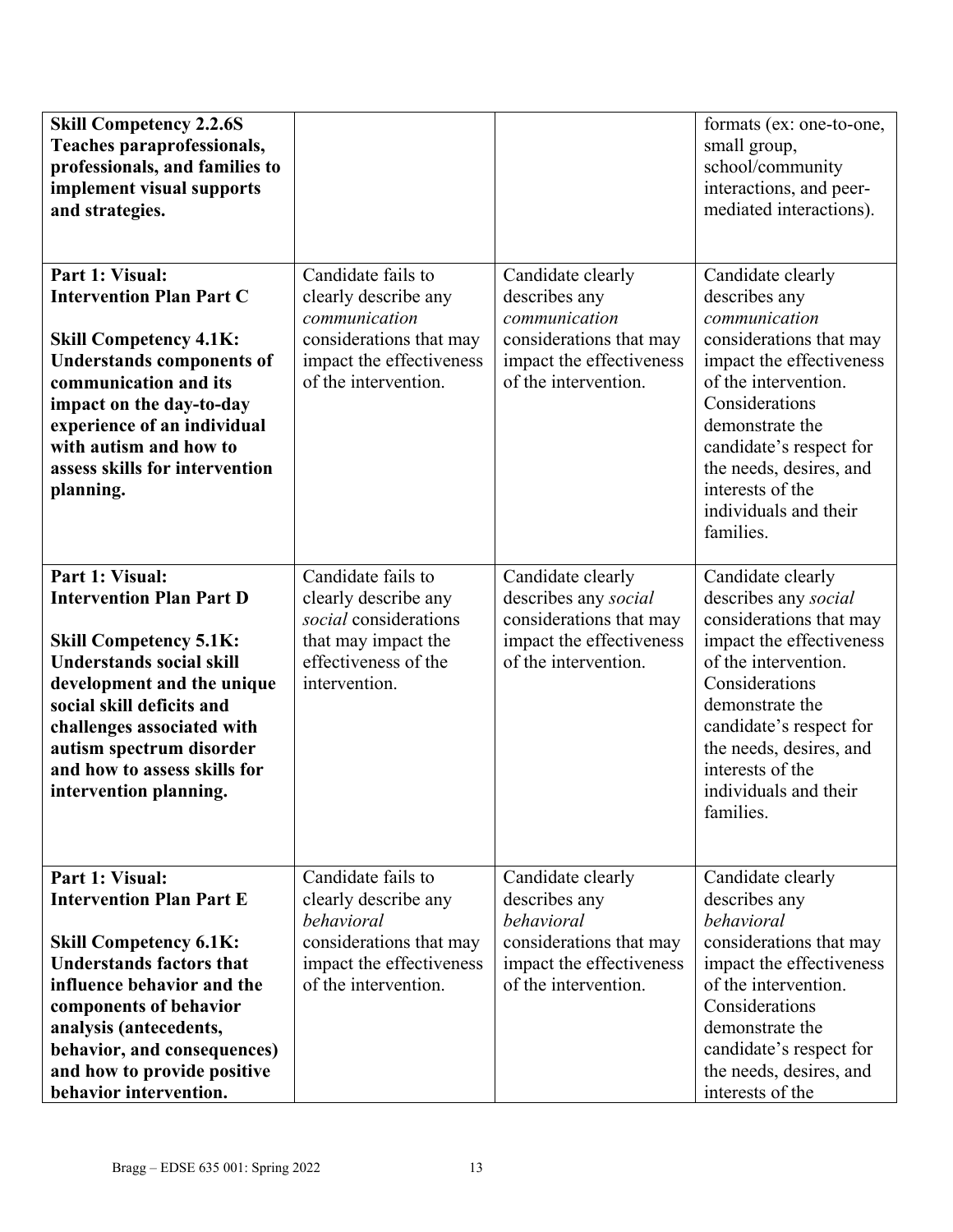| Part 1: Visual:<br><b>Intervention Plan Part F</b><br><b>Skill Competency 7.2K:</b><br><b>Understands the implications</b><br>or influences of sensory<br>processing when developing<br>a comprehensive plan. | Candidate fails to<br>clearly describe any<br>sensory considerations<br>that may impact the<br>effectiveness of the<br>intervention.                                                                                                                                                                                   | Candidate clearly<br>describes any sensory<br>considerations that may<br>impact the effectiveness<br>of the intervention.                                                                                                                                                                                             | individuals and their<br>families.<br>Candidate clearly<br>describes any sensory<br>considerations that may<br>impact the effectiveness<br>of the intervention.<br>Considerations<br>demonstrate the<br>candidate's respect for<br>the needs, desires, and<br>interests of the<br>individuals and their<br>families.                                                                                                                     |
|---------------------------------------------------------------------------------------------------------------------------------------------------------------------------------------------------------------|------------------------------------------------------------------------------------------------------------------------------------------------------------------------------------------------------------------------------------------------------------------------------------------------------------------------|-----------------------------------------------------------------------------------------------------------------------------------------------------------------------------------------------------------------------------------------------------------------------------------------------------------------------|------------------------------------------------------------------------------------------------------------------------------------------------------------------------------------------------------------------------------------------------------------------------------------------------------------------------------------------------------------------------------------------------------------------------------------------|
| Part 1: Visual:<br><b>Intervention Plan Part G</b><br><b>Skill Competency 3.2.4S:</b><br><b>Implements strategies and</b><br>supports that are evidence-<br>based or promising practices.                     | Candidate fails to<br>describe an intervention<br>plan that is supported<br>with information from<br>the course content<br>including lectures,<br>videos and readings, as<br>well as a minimum of<br>two recent $(2005 -$<br>present) peer reviewed<br>journal articles that<br>focus on the selected<br>intervention. | Candidate describes an<br>intervention plan that is<br>supported with<br>information from the<br>course content including<br>lectures, videos and<br>readings, as well as $a$<br>minimum of two recent<br>$(2005\text{-}present)$ peer<br>reviewed journal<br>articles that focus on<br>the selected<br>intervention. | Candidate describes an<br>intervention plan that is<br>supported with<br>information from the<br>course content including<br>lectures, videos and<br>readings, as well as a<br>minimum of two recent<br>$(2005$ -present) peer<br>reviewed journal<br>articles that focus on<br>the selected<br>intervention.<br>Intervention plan also<br>encourages<br>generalization and<br>maintenance of skills<br>across programs and<br>settings. |
| Part 1: Visual<br><b>Data Collection Plan</b><br><b>Skill Competency 3.3K:</b><br><b>Understands how to measure</b><br>progress and evaluate the<br>effectiveness of strategies and                           | Candidate fails to<br>describe how data<br>would be collected to<br>monitor student<br>progress throughout the<br>intervention.                                                                                                                                                                                        | Candidate describes<br>how data would be<br>collected to monitor<br>student progress<br>throughout the<br>intervention.                                                                                                                                                                                               | Candidate describes<br>how data would be<br>collected to monitor<br>student progress<br>throughout the<br>intervention reliably and<br>effectively and includes                                                                                                                                                                                                                                                                          |